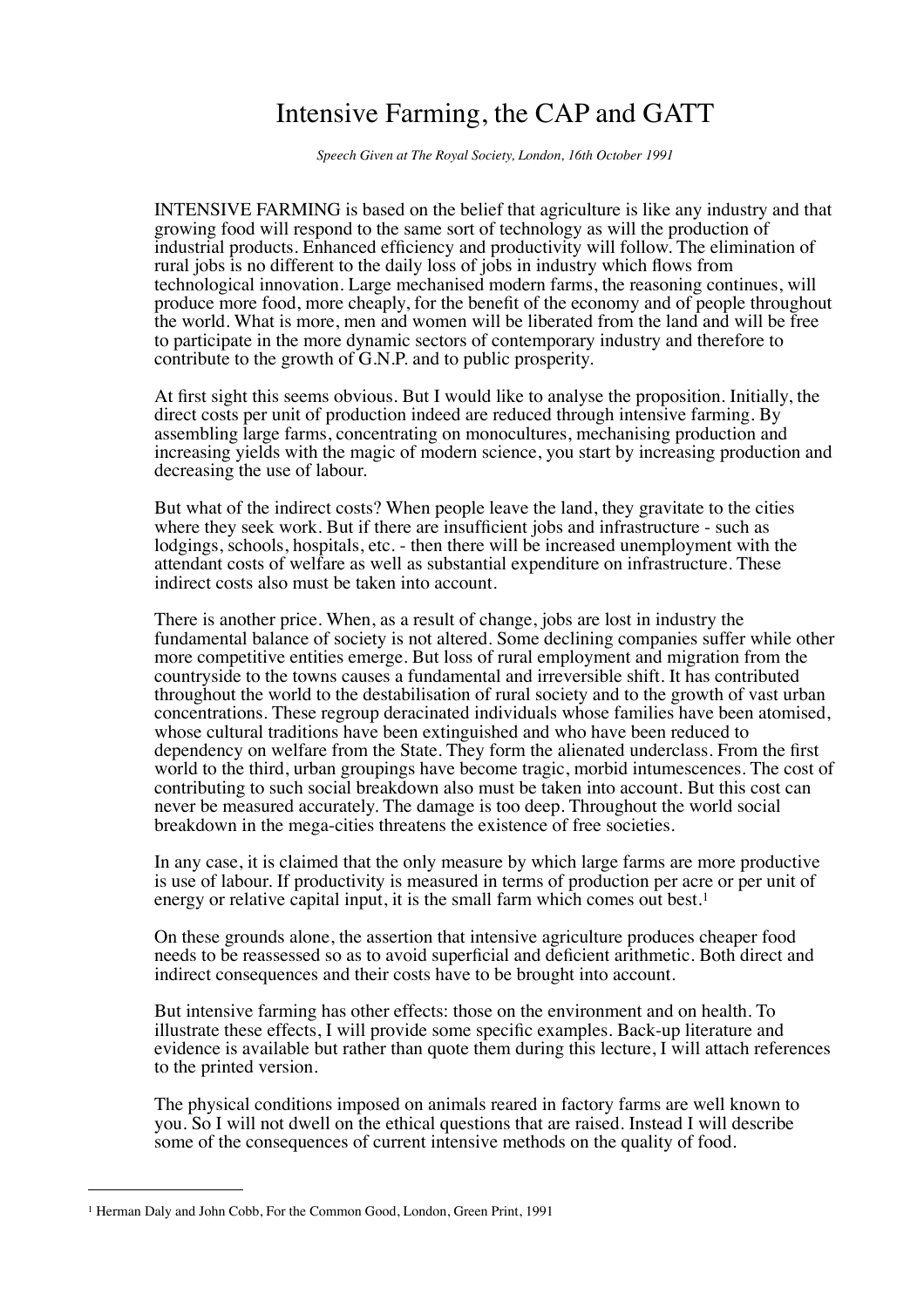The purpose of intensive rearing of animals is to achieve the greatest weight gain over the shortest period of time for the lowest cost. At present poultry, turkeys, ducks, pigs, veal and cows are commonly reared by intensive methods. Salmon and trout and some other fish are more recent recruits.

As an example, I will take the earliest animal to be produced by modern factory farming, chicken.

Broilers, typically, are reared in sheds each containing 40,000 growing birds. There are eight crops per year so eight times each year 40,000 one- or two-day-old chicks are delivered to each shed from incubators in a hatchery. They will remain there until they are ready for slaughter, 42 days later. Their feed contains very little natural vegetable material but instead consists of a considerable proportion of fish meal and what is discreetly called 'bone meal' which, in fact, is the physical remains of previous generations of their own and other species. In many cases, to their feed will be added artificial growth promoters such as antibiotics, virginiamycin for example, and anticoccidials. Regular feeding of antibiotics to intensively reared animals produces a weight gain of perhaps five per cent.[2](#page-1-0)

Similar kinds of industrial processes are applied to other animals subjected to intensive rearing. What are the effects of such unnatural practices?

First of all, intensively reared animals are physically different from their free-living counterparts[.3](#page-1-1) In the meat of free animals, the protein content is very much higher than the fat content. In intensively reared animals, the proportions are reversed. After converting the figures to their calorific value, one finds that the ratio of fat to protein is often nine times greater in domestically reared animals than in their free counter-parts[.4](#page-1-2) In chicken, it has been demonstrated that since the end of the last century, the carcass fat content itself has risen by nearly 1000%[.5](#page-1-3)

But the change goes further. Generally speaking there are three main types of fat, two of which concern us most - polyunsaturated and saturated. Polyunsaturated includes essential fatty acids, so called because they are essential for the growth and development of the brain and are components of all cell membranes which need them for their effective function.<sup>6</sup> They help to produce hormonelike substances which regulate, inter alia, the immune and vascular systems[.7](#page-1-5) Saturated fats on the other hand serve no useful purpose and some consider them to be a contributory factor to heart disease and to breast and colon cancer[.8](#page-1-6)

The proportion of essential fatty acids compared to saturated fats is transformed when animals are intensively reared. For example wild pigs would be expected to have twice the concentration of essential fatty acids than the saturated variety[.9](#page-1-7) In contrast the ratio for the

<span id="page-1-0"></span><sup>2</sup> Richard Lacey, Unfit for Human Consumption, London, Souvenir Press, 1991, p 32.

<span id="page-1-1"></span><sup>&</sup>lt;sup>3</sup> M.A. Crawford, M.M. Gale, M.H. Woodford and N.M. Casperd, 'Comparative Studies on Fatty Acid Composition of Wild and Domestic Meats', lilt. J. Biochem., 1970, pp. 295-305.

<span id="page-1-2"></span><sup>4</sup> M.A. Crawford, 'Fat Animals - Fat People', World Health, WHO, July-August 1991.

<span id="page-1-3"></span><sup>5</sup> Michael Crawford & David Marsh, The Driving Force: Food Evolution and the Future, London, W. Heinemann, 1989, p. 228.

<span id="page-1-4"></span><sup>6</sup> FAO/WHO, Report of an Expert Consultation, The Role of Dietary Fats and Oils in Human Nutrition, Rome, FAO, 1978.

<span id="page-1-5"></span><sup>7</sup> S. Moncada and J.R. Vane, 'Prostacyclin, Thromboxane and Leukotrienes', Br. Med. Bull, 39, 1983, p. 209.

<span id="page-1-6"></span><sup>8</sup> WHO, 'Diet, Nutrition and the Prevention of Chronic Diseases', 1990.

<span id="page-1-7"></span><sup>9</sup> M.A. Crawford, M.M. Gale and M.H. Woodford, 'Muscle and Adipose Tissue Lipids of the Warthog (Phacochoerus Aethiopicus)" Int. J. Biochem. 1, 1970, pp. 654-8.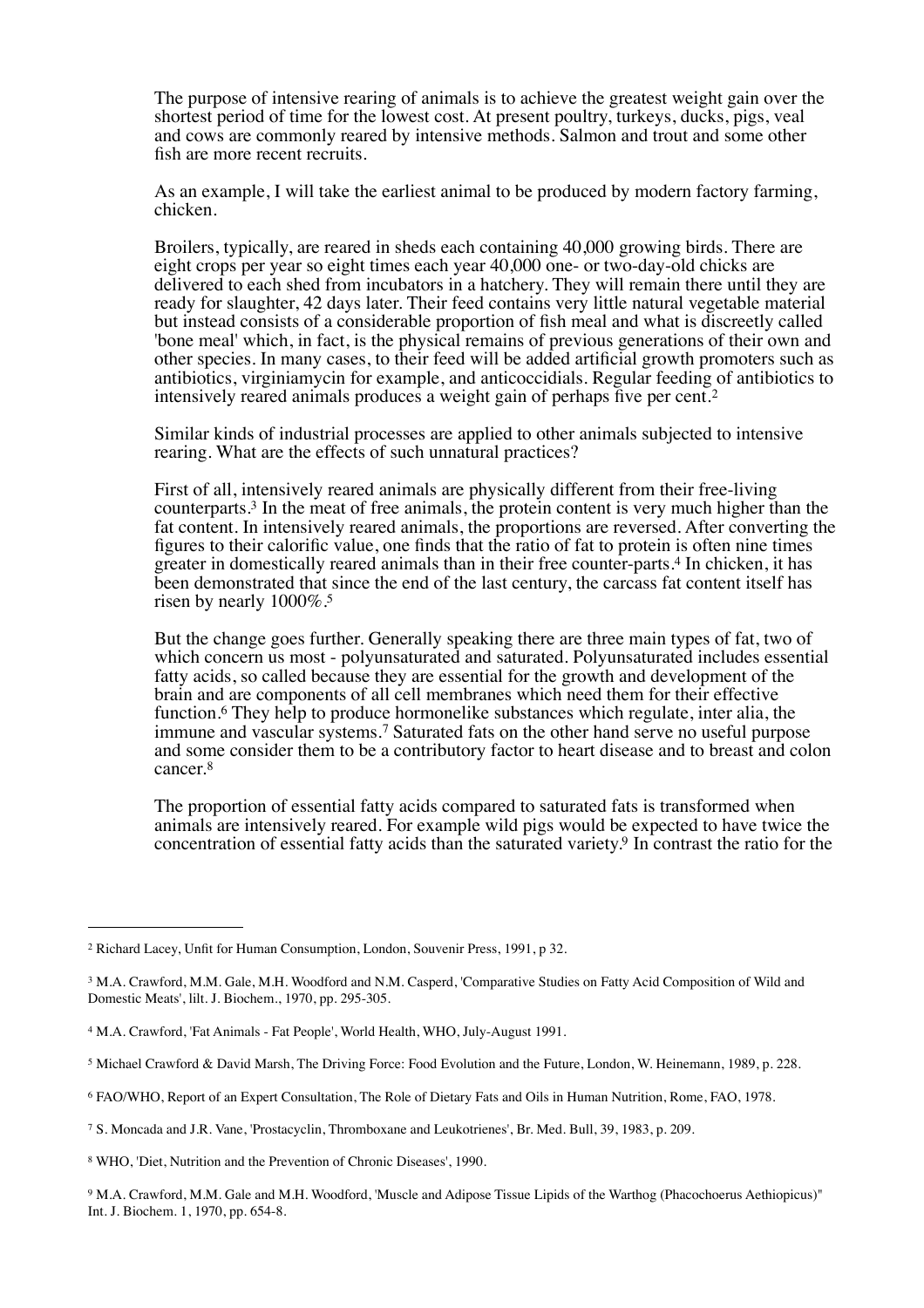modern pig is reversed and is now  $0.2$ : 1 the other way<sup>10</sup> - a transformation by a factor of one to ten, the wrong way.

So the animal carcass produced by intensive methods will contain much more fat than protein and the quality of that fat will have been perverted.

But there is more. The conditions of intensive rearing can increase the spread of infections. The limited space in which the animals live facilitates the transfer of microbes. The unnatural living conditions are likely to reduce their health and resistance to disease. And as the animals are of uniform genetic stock constituting a form of monoculture, they are all vulnerable to particular infections. So vaccines, antibiotics and other drugs are administered prophylactically to control epidemics.

The use of antibiotics in this way may create resistant bacteria which can spread to man and some component genes of the resistant bacteria may become established in human bacteria[.11](#page-2-1)

Every now and then a particular accident captures the attention of the media and we get a glimpse into the world of intensive farming. The epidemic of Mad Cow Disease or Bovine Spongiform Encephalopathy (B.S.E.) is a recent example. B.S.E. is one of a group of infectious diseases known as T.S.E. for Transmissible Spongiform Encephalopathies. Whereas B.S.E. affects cows, the T.S.E. which affects sheep is called Scrapie and the form which principally affects humans is known as Creutzfeldt-Jakob Disease. The diseases are always fatal and there is no known treatment. They act by causing the disintegration of cells throughout the brain and replacing them by microscopic holes causing a spongelike appearance, hence the name Spongiform.

The diseases are transmitted by infectious agents whose chemical nature is still unknown. They are very small, even smaller than all classified viruses. That is why there is no way of identifying infected animals before they have developed symptoms, except by injection into mice which may well take up to a year.

The infectious agents are extraordinarily tough and heat resistant. Experiments have shown that they can survive exposure of  $360^{\circ}$ C for one hour;<sup>12</sup> any dose of irradiation that is viable in practice;<sup>13</sup> formaldehyde;<sup>14</sup> and autoclaving under conditions that kill all other known infective agents.<sup>15</sup> They are durable and will persist for many years in the soil.<sup>16</sup>

TSEs affect mammals but not other species and various forms, naturally and experimentally, have infected a number of different animals. It is interesting to note that with the transfer from one species of mammal to another the properties of the infectious agents are changed. For example sheep Scrapie seems unable to be transmitted to Rhesus monkeys and in light of the affinities between the Rhesus monkey and humans this is consistent with the view that sheep Scrapie does not directly affect man. But if Scrapie is

<span id="page-2-4"></span><sup>14</sup> P. Brown, P.P. Liberski, A. Wolff & D.L. Gajdusek, op. cit., pp. 393-9.

<span id="page-2-5"></span> $15$  Ibid.

<span id="page-2-0"></span><sup>10</sup> 10 M.A. Crawford, W. Doyle, P. Drury, K. Ghebremskel, L. Harbige, J. Leyton and G. Williams, 'The Food Chain for n-6 and n-3 Fatty Acids with Special Reference to Animals Products'. In: Dietary w3 and w6 Fatty Acids: Biological Effects and Nutritional Essentiality, Plenum Press, 1989, pp. 407-414.

<span id="page-2-1"></span><sup>11</sup> Richard Lacey, ap. cit., pp. 38-40.

<span id="page-2-2"></span><sup>12</sup> P. Brown, P.P. Liberski, A. Wolff & D.L. Gajdusek, 'Resistance of scrapieinfectivity to steam autoclaving after formaldehyde fixation and limited survival after ashing at 360°: practical and theoretical implications', 1990, Journal of Infectious Diseases, 115, pp. 393-9.

<span id="page-2-3"></span><sup>13</sup> H. Fraser, C.F. Farquhar, 1. McConnell & D. Davies, 'The scrapie disease process is unaffected by ionising radiation,' Prog. Clin. Bioi. Res. 317, 1989, pp. 653-8.

<span id="page-2-6"></span><sup>16</sup> P. Brown & D.L. Gajdusek, 'Survival of the scrapie virus after 3 years' interment', The Lancet, 337,1991, pp. 269-70.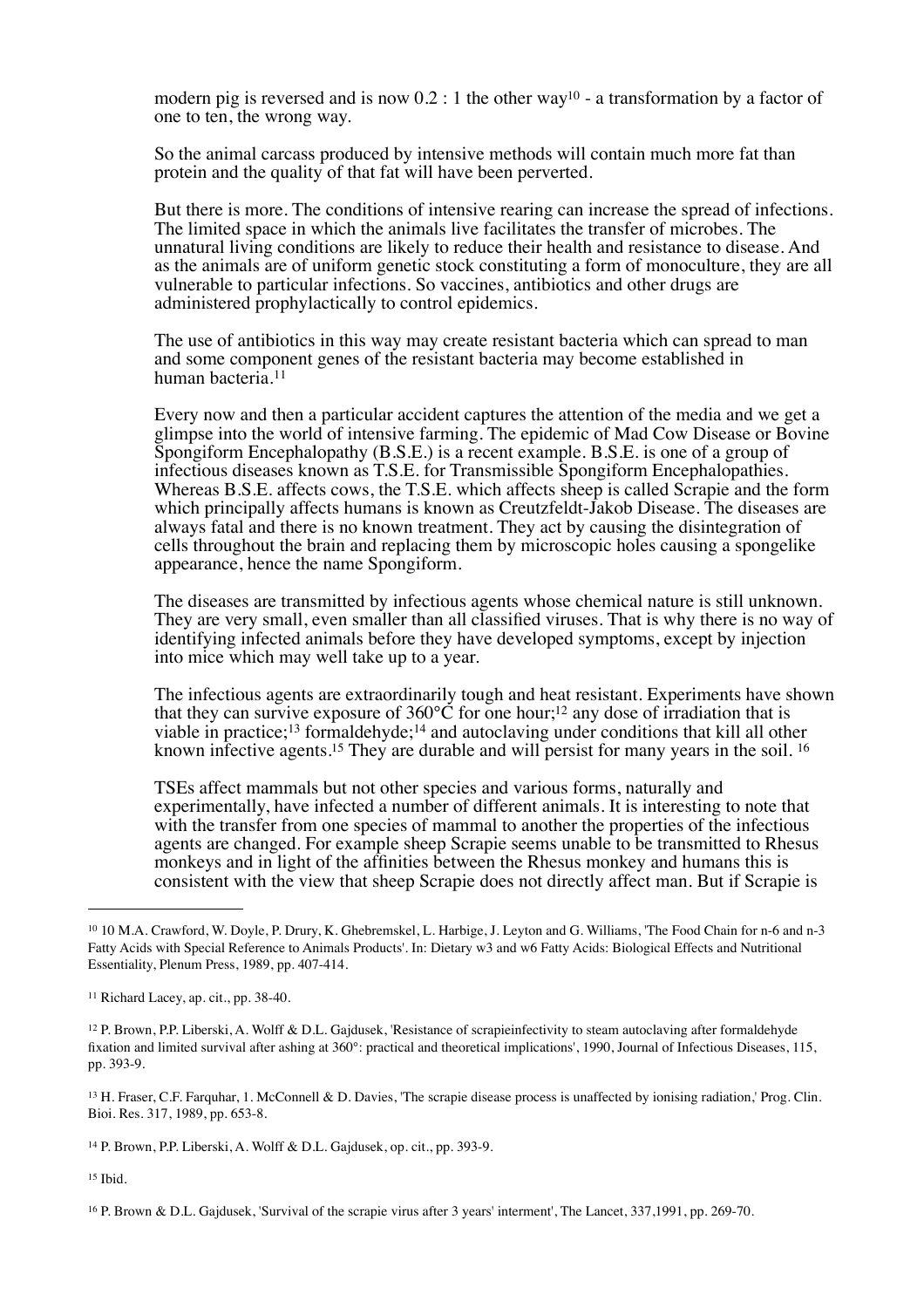transmitted experimentally first from sheep to mink, then the mink T.S.E. develops new properties and becomes experimentally transmissible to Rhesus monkeys. Thus it seems that T.S.E.s can be transferred directly or indirectly between different species.

The first cases of B.S.E. were identified in 1986. There seems to be a consensus amongst scientists that the infectious agents were transmitted to cows through feed which contained products from rendering plants. These are factories that deal with the remains of slaughtered animals, including cows, and which when assembled are added to animal feeds and described as concentrates, protein supplements or bone meal. Through this process, we are feeding cows to cows, in other words forcing cows into cannibalism.

It is interesting that in the first half of this century, there was another form of T.S.E. which affected humans - Kuru disease. It occurred in the Fore tribe, a stone age civilisation, which at the time practised cannibalism.

With the outbreak of the epidemic of Mad Cow Disease the government found itself in an extremely difficult position. Evidence was slim and the risks, although great, were unproven. As there is a considerable period of incubation it would take some years to establish whether the epidemic would spread from cows to humans. A full alert by the government could cause panic and would have a major impact on British farming.

So the government reacted by establishing advisory scientific committees and taking some precautionary measures to reassure the public.

'High risk' organs were to be removed from slaughtered cattle - a useful decision which might or might not be wholly successful because the localisation of the infectious agents in the tissues of cattle has not been established and therefore it is not possible to know which tissues are infected. For example all organs, including meat, contain nerves that are in physical connection with the brain. It is known that several infectious agents pass between an animal's peripheral organs and the brain by moving up or down the nerves. Therefore if the brain is infected it is not unreasonable to worry whether the nerves are also affected. Furthermore it was decided that cattle thought to be infected with B.S.E. were to be reported and milk from infected cows was banned from sale. This was also useful but, as I have explained, there is no ready way of identifying infected animals until the disease reaches the final stages, so the effects of these decisions are necessarily limited to those animals in which the disease is already obvious.

The committees further recommended a ban on the feeding of ruminant-based protein to ruminants. In other words, no more cannibalism to be imposed on ruminants. That was an excellent decision but the ban was not extended to pigs and poultry, which can continue to be fed on the remains of their own species.

One of the principal conclusions, in February 1989, of the government-sponsored Southwood Committee was, I quote:

"From present evidence, it is likely that cattle will prove to be a 'deadend host' for the disease agent and most unlikely that B.S.E. will have any implications for human health. Nevertheless, if our assessment of these likelihoods are incorrect, the implications would be extremely serious.<sup>[17"](#page-3-0)</sup>

Dead-end host means that the B.S.E. will not be transferred from the cow to other species. Two years have gone by. During that period mice and a pig have developed T.S.E. as a result of the inoculation of B.S.E.-infected material and the existence of T.S.E. in other animals such as cats and antelope is thought to have resulted from the ingestion of B.S.E.-

<span id="page-3-0"></span><sup>17</sup> Sir Richard Southwood, Report of the TVorkillg Party on Bovine Spongiform Encephalopathy, 1989.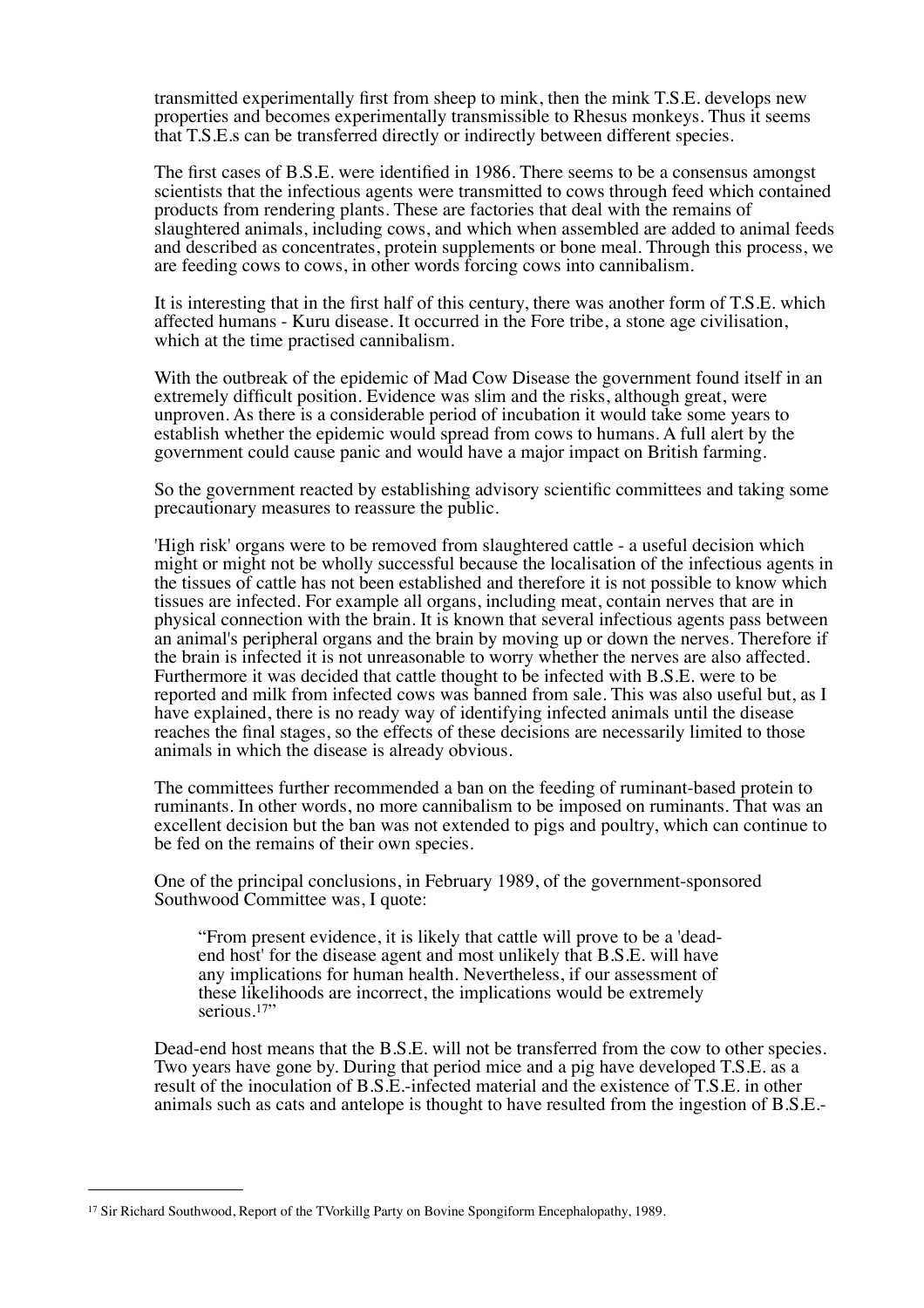infected material[.18](#page-4-0) The transfer to a pig is especially significant because pig tissues are close to human tissues and this is demonstrated by the fact that various connective tissue components from the pig have been used as human grafts. But what is more, it has been reported that a patient in a British hospital contracted Creutzfeldt-Jakob Disease, when bovine membranes, infected with B.S.E. or Mad Cow Disease, were grafted routinely into the patient's brain during an operation.<sup>19</sup> Thus it would seem that B.S.E. can be transferred to man experimentally. This is in line with the views of Richard Lacey, Professor of Clinical Microbiology at the University of Leeds, who has maintained that human tissues could be vulnerable to the B.S.E. agent and that B.S.E. and Creutzfeldt- Jakob Disease could in effect be the same. The conclusion to the Southwood Report now must be reassessed in light of the new evidence.

The new frontier of intensive agriculture is biotechnology which includes genetic engineering. No doubt it will lead to some remarkable and unexpected results. The story of the Bovine Growth Hormone is an example of the way genetically engineered products destined for agricultural use are tested and presented to farmers and to the public.

That is why I will describe it in some detail. The Bovine Growth Hormone is a biosynthetic hormone produced by genetic engineering. Industry changed its name to Bovine Somatotropin or B.S.T., probably so as to eliminate the word 'hormone' which causes some concern among consumers.

The industry claims made for B.S.T. are that it will

increase substantially the milk production of a cow; that it needs no capital investment; and that this will be achieved without augmenting the level of hormones in milk and without adverse or toxic health effects in treated cows. Milk produced in this way, it is claimed, is safe for humans[.20](#page-4-2)

The initial reactions from the U.S. Food and Drug Administration and from the U.K. Government were positive. The British Minister of Agriculture is quoted as saying: 'The idea that Britain should stand aside while allowing everyone else to produce milk in the modern way is barmy ... Nobody has any doubts about damage being done to human beings, it is totally safe.'[21](#page-4-3)

None the less there were dissenters, principally Samuel Epstein, Professor of Occupational and Environmental Medicine at the University of Illinois Medical Center. He questioned the benefits and safety of, in his words, pushing cows like high-performance machines with the aid of greater amounts of drugs.

The dissenters' case was much reinforced when documents were leaked to Professor Epstein, which detailed the results of B.S.T. tests carried out in the laboratories of the Monsanto chemical group. The Monsanto files undermined the claims made for B. S. T. Here are a few verbatim extracts from the leaked documents:

<span id="page-4-0"></span><sup>18</sup> K.C. Meldrum, 'Transmission of Bovine Spongiform Encephalopathy to a Pig', The Veterinary Record, 6 October, 1990, p. 362. M. Dawson, G.A.H. Wells, B.N.J. Parker & A.C. Scott, 'Primary parenteral transmission of Bovine Spongiform Encephalopathy to the Pig', The Veterinary Record, 23 September, 1990, p. 338.

H. Fraser, I. McConnell, G.A.H. Wells & M. Dawson, 'Transmission of Bovine Spongiform Encephalopathy to Mice', The Veterinary Record, 123, 1988, p. 472.

<span id="page-4-1"></span><sup>19</sup> Daily Telegraph, 10 August, 1991.

<span id="page-4-2"></span><sup>20</sup> Animal Health Institute, 'Bovine Somatotropin (B.S.T.) Report' No. I-S/88-15M, 1988.

U.S. National Institutes of Health (N.I.H.), Panel Conclusion on Bovine Somatotropin, December 1990.

E.c. Committee for Veterinary Medicinal Products (C.V.M.P.), 20 :vIarch, 1991.

<span id="page-4-3"></span><sup>21</sup> John Gummer at the Grassland South West Show as reported in The Independent on Sunday, 29 June, 1991.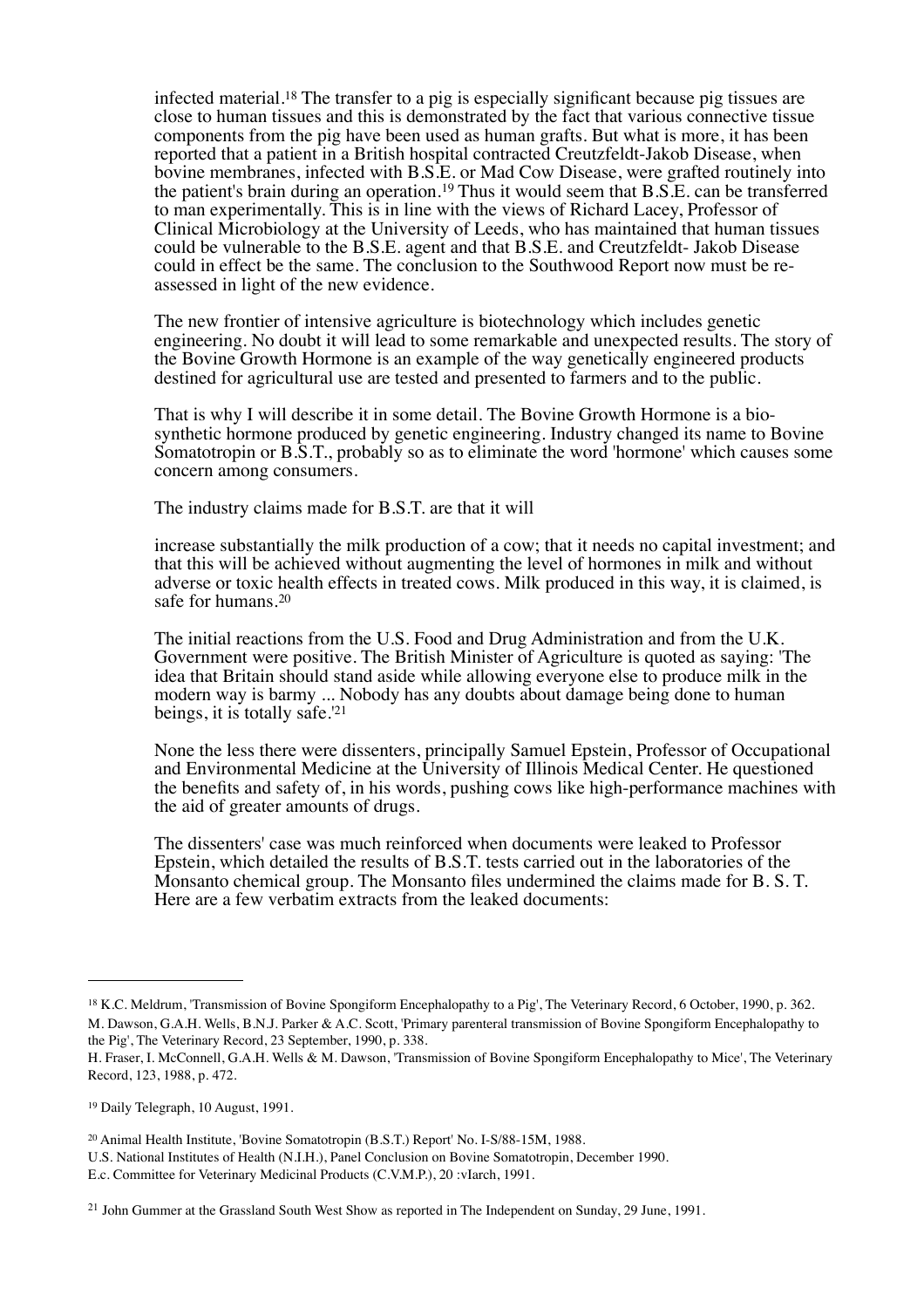'Significant increases in milk Somatotropin were noted at the five times level of treatment.'[22](#page-5-0) Somatotropin, of course, is the hormone in Bovine Growth Hormone or B.S.T.

'From all groups ... adrenal to body weight percentages and adrenal to brain weight percentages of the right adrenal were significantly greater than those of the controls.<sup>'23</sup> That means that the right adrenal gland was inflamed when comparing B.S.T. treated animals with the untreated group used as controls to assess the results of the experiment.

'The left adrenal absolute weight ... for all treated groups were significantly increased.<sup>'[24](#page-5-2)</sup>

'The absolute kidney weights ... were significantly greater than those of the control group.'[25](#page-5-3)

'The heart to body weight percentages for the three times and five times groups were considerably greater than those of the control group ... '[26](#page-5-4)

'The liver to body weight percentages ... Were significantly increased.'[27](#page-5-5)

'Statistically significant weight increases also occurred for lung, pituitary and left ovary.<sup>'[28](#page-5-6)</sup>

The Monsanto files also indicated that B.S.T. levels In treated cows' blood appeared in concentrations up to 1200 times higher than that of the natural B.S.T. in the blood of control animals.<sup>29</sup>

What is more, tests carried out by Monsanto in 1985 and 1986 show that lactating cows were administered drugs, some of them illegal, on more than 150 different occasions.<sup>30</sup> Following these disclosures, the Chairman of the Congressional Committee on Government Operations, whose members are drawn from the U.S. House of Representatives, wrote to the Inspector General of the Department of Health and Human Services and stated, inter alia, I quote:

"Specifically, I am seriously distressed with allegations concerning critical research information that has been withheld from public scrutiny by the Food and Drug Administration and the Monsanto Agricultural Company, in efforts to approve commercial use of Bovine Growth Hormone, without regard to the adverse health effects on animals and humans. More importantly, and contrary to the public assurances made by both the Food and Drug Administration and Monsanto, the industry

<span id="page-5-0"></span><sup>22</sup> Leaked Confidential Monsanto File, 'Toxicity of CP11 5099 in a Prolonged Release System in Lactating Cows', 13 January, 1987, p. 28. 23 Ibid., p. 2.6.

<span id="page-5-1"></span><sup>23</sup> Ibid., p. 2.6.

<span id="page-5-2"></span><sup>24</sup> Ibid., p. 2.6.

<span id="page-5-3"></span><sup>25</sup> Ibid., p. 2.6.

<span id="page-5-4"></span><sup>26</sup> Ibid., p. 2.6.

<span id="page-5-5"></span><sup>27</sup> Ibid., p. 2.6.

<span id="page-5-6"></span><sup>28</sup> Ibid., p. 2.17.

<span id="page-5-7"></span><sup>29</sup> Samuel Epstein, Paper to the U.S. National Institutes of Health (N.I.H.) Conference on Bovine Somatotropin, 5-7 December, 1990.

<span id="page-5-8"></span><sup>30</sup> Samuel Epstein & Pete Hardin, New York Times, 23 December, 1990, p. 14.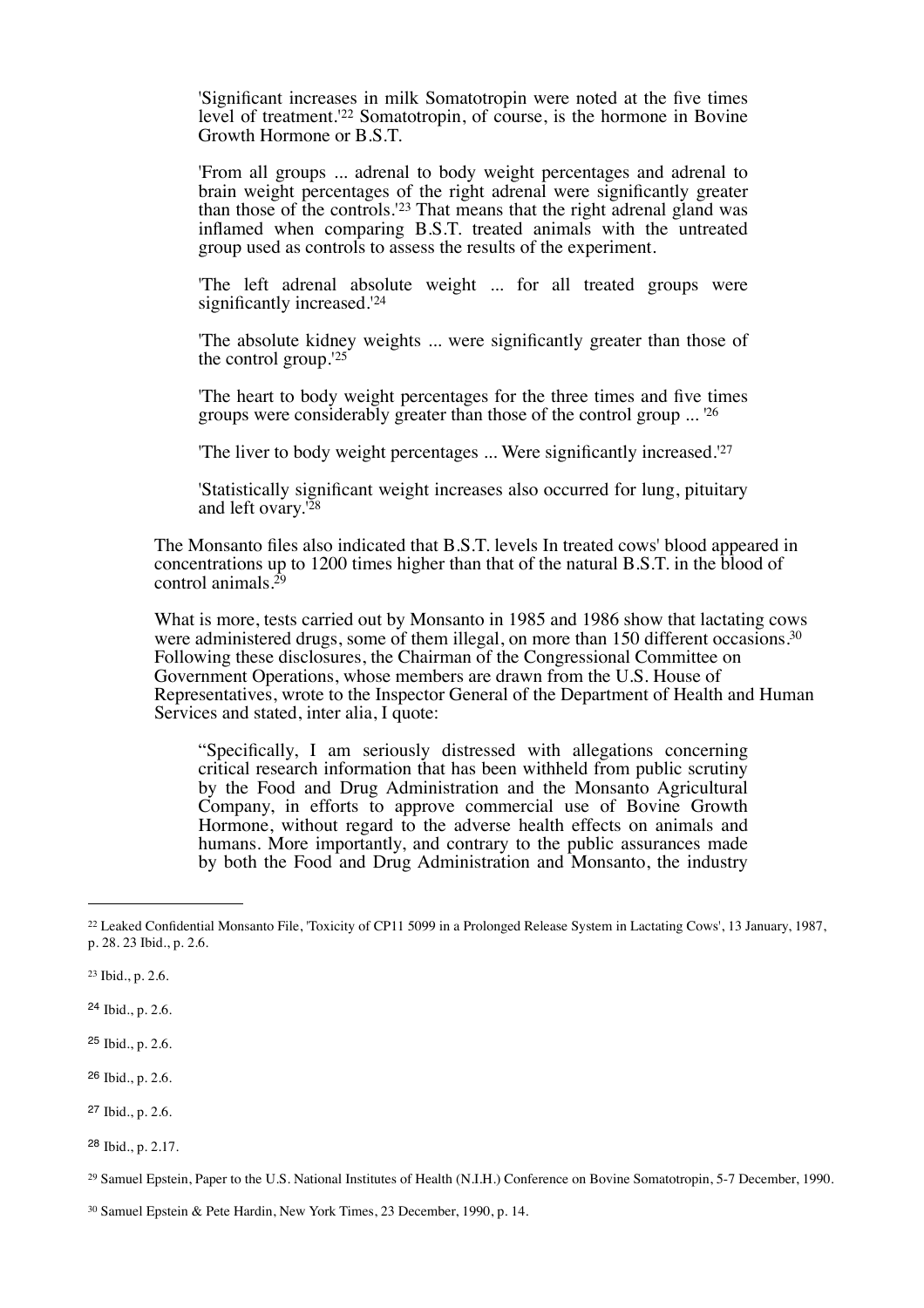files indicate high levels of the hormone are found in the milk of cows treated with synthetic Bovine Growth Hormones ...

Further, I am deeply concerned that little actual research exists on the human safety aspects of Bovine Growth Hormone.<sup>[31](#page-6-0)"</sup>

On 3 May this year, the Department of Health and Human Services sent a memo to the U.S. Assistant Secretary for Health and I quote the following extract:

"In the case of Monsanto, the Food and Drug Administration sent a regulatory letter, dated January 9th, 1991, informing the firm to immediately stop the use of all materials that may lead persons to believe that  $B.S.T.$  is safe and effective.<sup>[32](#page-6-1)"</sup>

It seems that one of the principal reasons for having suggested that Bovine Growth Hormone is safe for humans is that tests carried out in the 1950s indicated that there was no increased growth in human dwarfs fed with natural cow growth hormone.<sup>33</sup> Not only do these tests need upgrading now that it is proposed that B.S.T. be put into general use, but more importantly they are irrelevant because they were based on the use of natural cow hormone, which is structurally different to its genetically engineered relative.

For their part the European authorities have focused their attention on whether B.S.T. is needed at all during a time of surplus milk production and whether large supplies of cheap hormone-induced milk would drive small farmers out of business with the evident adverse social consequences. This has led to a temporary moratorium on the marketing of B.S.T. in Europe.

Here I must divert for a moment. All my life I have campaigned as vigorously as I knew how for the consumer's right to choose. Now I find that in the debate about intensive agriculture, freedom of choice is used in a way which I believe to be misleading.

Not long ago I was discussing B.S.T. with a Minister of Agriculture of a European Government. His response was - print it on the label and let the public choose freely. That sounded like a good free-market sentiment but, in fact, it is deeply flawed. How can a consumer know the truth about B.S.T. or about other genetically engineered new products or indeed about most of the marvels of modern science? Sometimes the true facts are not disclosed. Much more often the true facts are just not known.

It can take generations to learn the long-term effects of some new products.

I started my business career by founding a pharmaceutical company which today is a goodsized European company. I went on to form a food manufacturing and retailing company which ranked among Europe's largest. Of course I am not a scientist, but I have employed many. I have listened to them and participated with them in the excitement of developing new products. We can all get caught up in the thrill. I can assure you of one thing. None of us can know for sure the full extent of the long-term effects of a completely new drug. The scientists who developed Thalidomide were not men of evil intent. They just did not know the truth. Only the other day pregnant women were suddenly warned that they should report to medical centres specialising in genital tract abnormalities if their mothers, the grandmothers of the child they were expecting, had taken a hormone called Diethylstilboestrol (D.E.S.) up to fifty years earlier. The pathological side effects of a drug taken

<span id="page-6-0"></span><sup>&</sup>lt;sup>31</sup> Letter from Congressman John Conyers, Chairman of the Congressional Committee on Government Operations, to The Hon. Richard P. Kusserow, Inspector General, U.S. Department of Health & Human Services, 8 May, 1990.

<span id="page-6-1"></span><sup>32</sup> Memorandum from Richard P. Kusserow to Dr. James O. Mason, Assistant Secretary for Health, 3 May, 1991.

<span id="page-6-2"></span><sup>33</sup> Samuel Epstein, 'Questions and Answers on Synthetic Growth Hormones', International Journal of Health Services, Vol. 20, No.4, 1990, p. 575.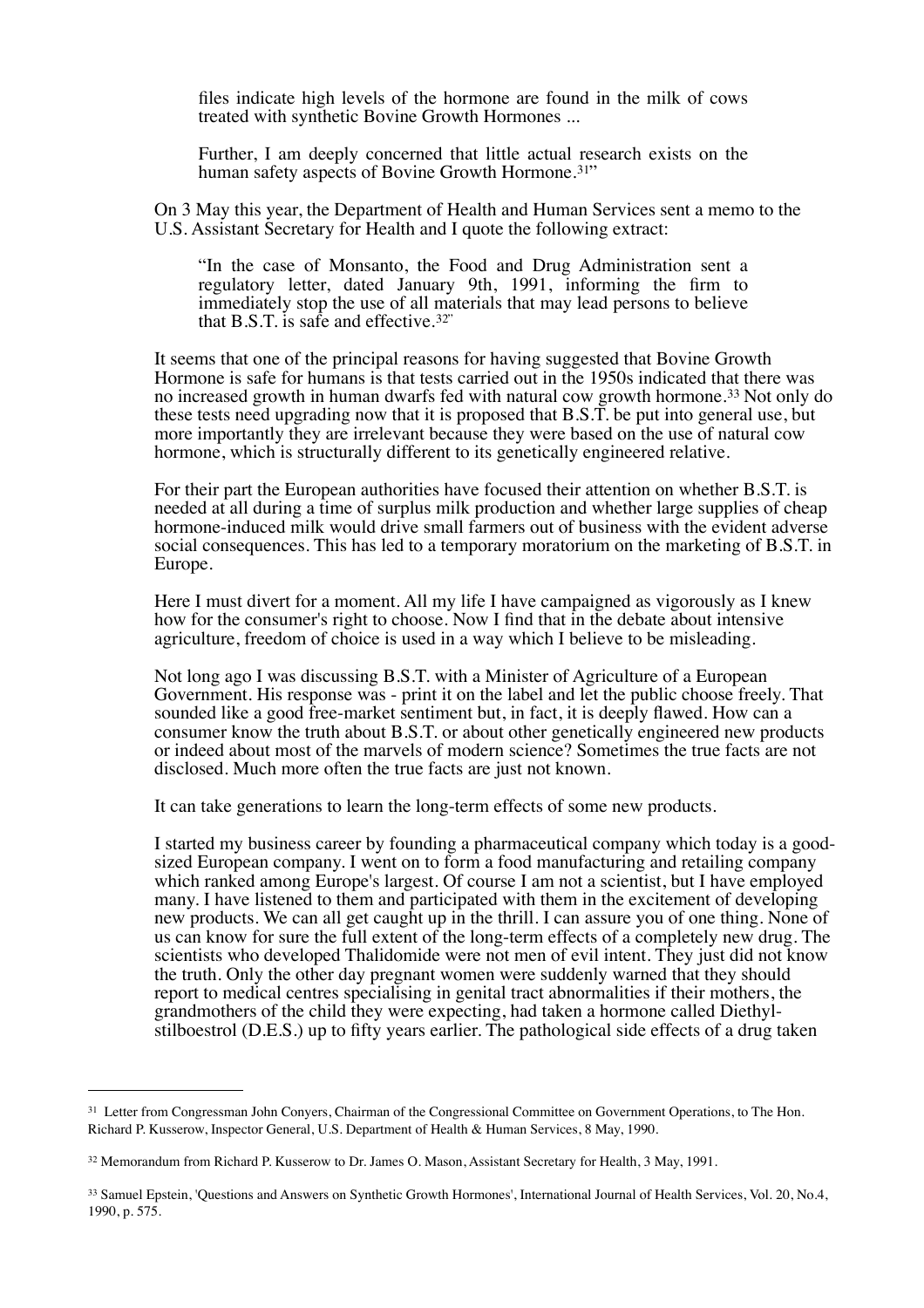two generations earlier were suddenly reconsidered and thought to be a danger to the granddaughter of the original user[.34](#page-7-0)

I can state categorically that the idea that the consumer on his own, by referring to a label, can assess all the possible after-effects of a new chemical, pharmaceutical or biotechnological product, is nonsense and must be rejected.

Biotechnology encompasses a wide array of techniques involving the manipulation of living organisms. Genetic engineering is part of it. The other principal forms are tissue or cell culture; cloning; cell fusion and embryo transfer. Some of the early results are spectacular.

Tissue or cell culture technology is based on growing isolated cells or very small pieces of tissue from plants and animals including humans. A single cell in plants possesses all the genetic material needed to grow a complete plant. To achieve this, the cell is treated with a series of hormones and nutrients until leaves and roots are formed. The process makes it possible to mass-produce thousands of plants, virtually identical genetically, from a tiny amount of raw material, and is known as cloning.

Cell fusion consists of fusing two different types of cells to create hybrids with the properties of both parents. Usually this is achieved through the use of chemicals and electrical inputs.

Embryo transfer is well known. In cows, embryos are transferred from the reproductive tracts of the biological mother to those of the surrogate. Thus a highly prized cow can be the biological mother of a multitude of calves without ever giving birth. Usually this process is accompanied by injecting the biological mother with hormones which stimulate the production of an abnormally high number of eggs per ovulation. About five days later, the cows are ready to be artificially inseminated. Six to eight days after that, the embryos are removed and before being implanted into the surrogate mother, can be further manipulated - such as by splitting the embryos so as to multiply the offspring and artificially create extensive twinning. Further mutations are being developed. For example, by fusing embryo cells from different species of animals, researchers are creating entirely new kinds of animals. Recently a hybrid of sheep and goats was produced by cell fusion and named a geep[.35](#page-7-1)

But the most extraordinary of the biotechnologies is undoubtedly genetic engineering which is also known as recombinant D.N.A. technology. D.N.A. is the carrier of the genetic information of all living things. Genes are segments of D.N.A. and carry specific, as opposed to general, information. The basis of genetic engineering is to transfer genes from one cell to another and thereby be able to create new life forms. Skills are now available to manipulate and transfer genes from one species to another. For example researchers at the University of Kentucky have transferred genes from a fish to a soya bean plant[.36](#page-7-2) Other researchers have introduced a gene for the human growth hormone into a pig. The pigs grow faster but get arthritis[.37](#page-7-3)

In agriculture genetic engineering is applied to plants, animals, and bacteria and viruses. The consequences of genetically altering the plant realm are far reaching. Supporters of biotechnology claim that genetically engineered seeds will produce crops which are tolerant to herbicides and more resistant to drought, frosts, disease and pests. Also it is

<span id="page-7-0"></span><sup>34</sup> Daily Telegraph, 24 June, 1991.

<span id="page-7-1"></span><sup>&</sup>lt;sup>35</sup> From a speech by Dr. Rovert of the University of Calgary during the Christian Farmers of Alberta Annual Meeting in Edmonton, Canada, autumn 1986.

<span id="page-7-3"></span><span id="page-7-2"></span><sup>36</sup> Cary Fowler, Eva Lachkovics, Pat Mooney & Hope Shand, 'The Laws of Life. Another Development and the New Biotechnologies', Development Dialogue, 1988: 1-2.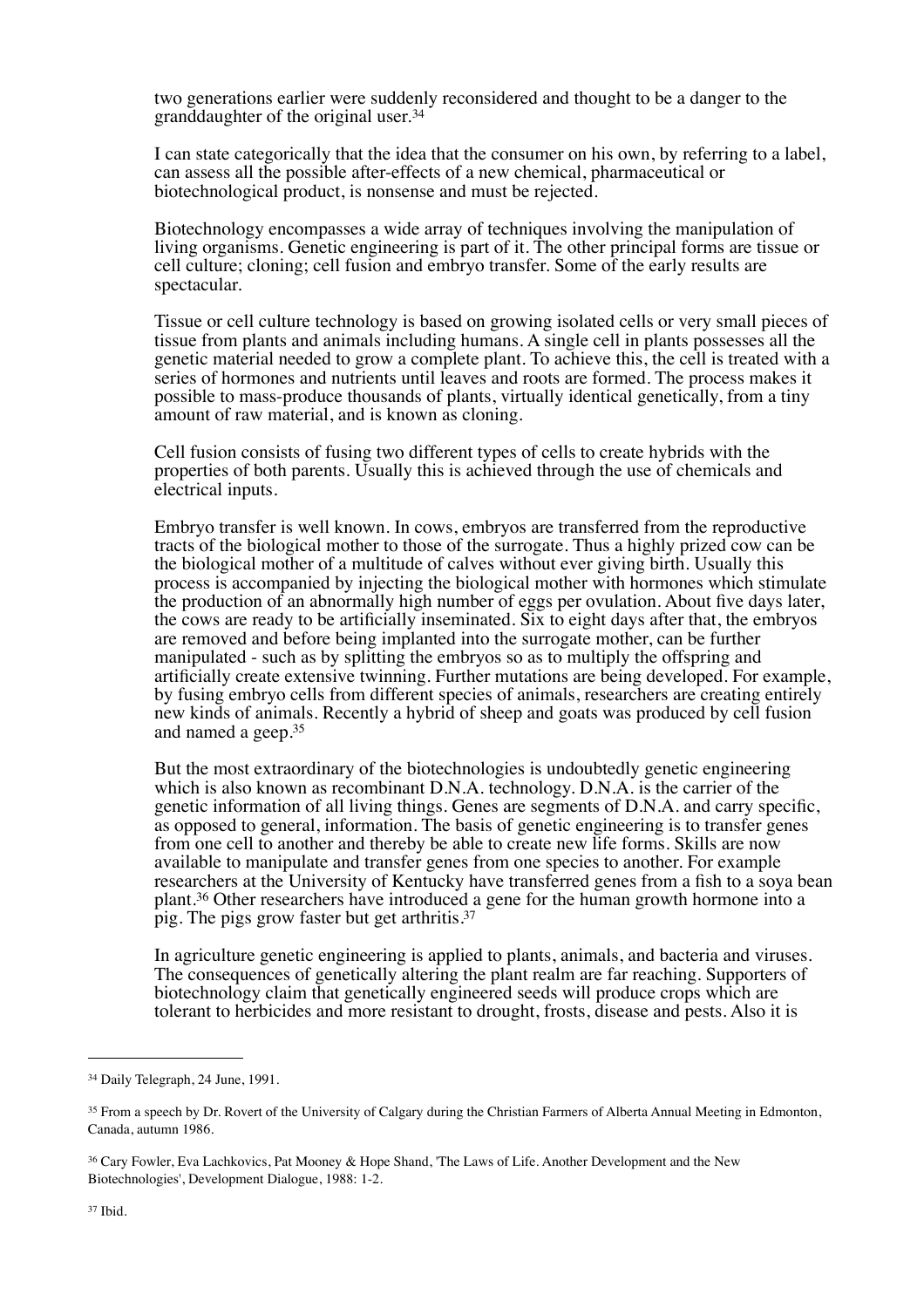claimed that they will reduce agrochemical input including chemical fertilisers and insecticides.

The biotechnology industry is lobbying for a legal system which would allow all living organisms altered by genetic engineering to be patented. New life forms would become patented monopolies. A draft European Community directive is currently under discussion in the European Parliament.

Of course, there are those who consider that the disadvantages of using biotechnological processes in agriculture outweigh the advantages.

Such a debate is to be encouraged as we are playing with the fundamental elements of all life on earth.

The principal arguments against genetically engineered seeds are:

1) This is a replay of the Green Revolution but dimensionally more perilous. In the 1950s, '60s, and '70s, there was great enthusiasm for synthetic organic chemicals, produced by petrochemical and agrochemical companies. Their purpose was to replace natural raw materials and to increase yields by applying them to genetically selected high-yielding strains of seeds which became known as 'Miracle strains'. This led to the development of monocultures, greater mechanisation and ever increasing inputs of chemicals and energy. As Fowler and Mooney put it: " ... achieving high yield required fertiliser and irrigation. Fertiliser and irrigation nourished weeds as well as crops, creating the need for herbicides. And pests found the uniformity of new varieties appetizing which necessitated the use of insecticides as well ., . The fertilisers made the new varieties possible. The new varieties made the fertiliser necessary.['38](#page-8-0) So it became clear that, inter alia, the degradation and erosion of the soil, the chemical pollution of ground water, water depletion, the destruction of genetic diversity, and damage to the environment in general were too great to sustain.

2) Contrary to industry claims, the use of herbicide-tolerant seeds is likely to result in a need for more and stronger herbicides.

Recent studies at the University of California have demonstrated that 'gene flow by pollen occurs readily among populations that are separated by 1000 meters and even greater distances.' Thus, in the words of Dr. David Ehrenfeld of Rutgers University: 'It would only be a few growing seasons before we could expect to see this engineered herbicide resistance be transferred naturally, in the field, to weeds themselves[.39](#page-8-1)

3) The way of the world is constant change, evolution and adaptation. Insects develop resistance to insecticides just as weeds develop resistance to herbicides. In the U.S. despite a tenfold increase in the use of insecticides, annual crop losses to insects over the years have nearly doubled. [40](#page-8-2)

Similarly, diseases evolve and can adapt to new circumstances. In a relatively short time, there will be mutations of the diseases which will enable them to break through the defences of the genetically engineered varieties.

And scientists cannot predict reliably how the new altered organisms themselves will evolve and behave once released.

<span id="page-8-0"></span><sup>38</sup> Cary Fowler and Pat Mooney, The Threatened Gene, Cambridge, Lutterworth Press, 1991, pp. 58 and 60.

<span id="page-8-1"></span><sup>39</sup> Ibid, pp. 143.

<span id="page-8-2"></span><sup>40</sup> Richard Hindmarsh, 'The Flawed "Sustainable" Promise of Genetic Engineering', The Ecologist, September/October 1991, pp. 198-9.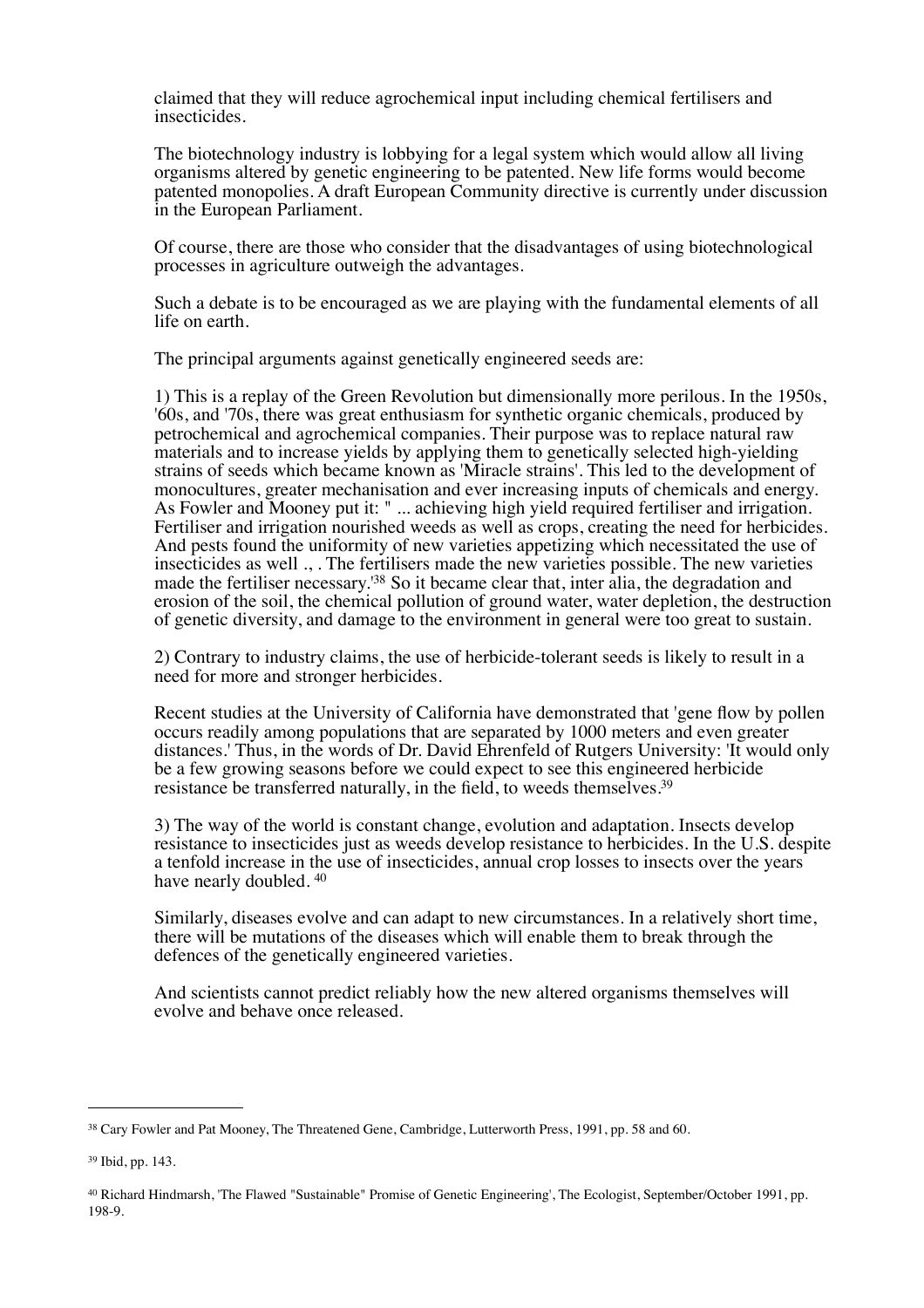4) It will never be possible to control the releases into the environment of untried and unauthorised organisms. Since 1986, numerous examples of such behaviour have come to light.<sup>41</sup>

5) And finally, the development of genetically engineered monocultures will cause further devastation of the world's genetic resources. Genetic diversity is one of nature's greatest treasures. Many years ago, the plant pathologist Martin Wolfe, working with the geneticist John Barrett, had already confirmed that polycultures are healthier than monocultures.<sup>42</sup> They demonstrated that a blend of three common varieties of spring barley was stronger than the three when grown separately. As each stem is surrounded by other varieties, should an infection attack one particular variety, it is shielded by its resistant neighbours which themselves might not be affected. They concluded that whereas a monoculture might produce higher yields in a given year, the polyculture blend produces more over the longer term.

We throwaway diversity at our peril. History supplies many well-publicised warnings. For example, there are still 5000 varieties of potato grown around the world.[43](#page-9-2) But in Ireland, in the 19th century, potatoes descended from only two introductions<sup>44</sup> and the genetic limitations resulted in a lack of resistance which allowed the blight to reach epidemic proportions and cause the great famine.

After the southern corn leaf blight of the 1960s, the U.S. National Academy of Science confirmed that the principal cause of the epidemic was corn crop uniformity. The crop was based on a hybrid. The Academy concluded: 'When one genetic component became susceptible to the new blight, the whole American crop became vulnerable.'[45](#page-9-4)

The same is true of the Russian wheat epidemic of the 1970s. Forty million hectares had been sown with a single variety of a so-called 'miracle strain'. Unexpectedly and despite scientific experimentation, the strain sometimes was incapable of surviving the harsh winter. Because of genetic uniformity, the consequence was a general crop failure. Intensive agriculture destroys genetic diversity not only in seeds, but also, of course, in all forms of animal and vegetable life affected by cloning, embryo transfer, gene selection, creation of monocultures, tissue culture, genetic engineering and the other processes of intensive agriculture. The granting of patents for new life forms will accelerate this trend because the law requires that the new patented varieties be internally consistent, that is to say uniform.

Unfortunately, farmers will be forced to adopt all these new processes because, at least temporarily, yields will be greater. As farmers must survive in a competitive world, they will farm intensively or be driven out of business.

What is more, farmers will become tied to and dependent on the chemical suppliers. As the patented seeds and their plants will be genetically engineered to respond to particular chemicals, the suppliers of those particular chemicals will control the farmers who use the seeds.

Genetically engineered products, of course, are also used in human health care. On the whole, these seem to be better tested, monitored and regulated. They will produce some

<span id="page-9-4"></span><span id="page-9-3"></span><sup>44</sup> Ibid, p. 43.

<span id="page-9-0"></span><sup>&</sup>lt;sup>41</sup> The Mismanagement of Genetic Engineering', The Ecologist, September/October 1991, p. 200, David Burch, Dr. Kees Hulsman, Richard Hindmarsh, Arthur Brownlea, 'Biotechnology Policy and Industry Regulation: Some Ecological, Social and Legal Considerations'. Submission to the House of Representatives Standing Committee on Industry, Science and Technology Inquiry into Genetically Modified Organisms. Australia, September 1990.

<span id="page-9-1"></span><sup>42</sup> The Economist, 10 August, 1991.

<span id="page-9-2"></span><sup>43</sup> Cary Fowler and Pat Mooney, The Threatened Gene, p. 19. 44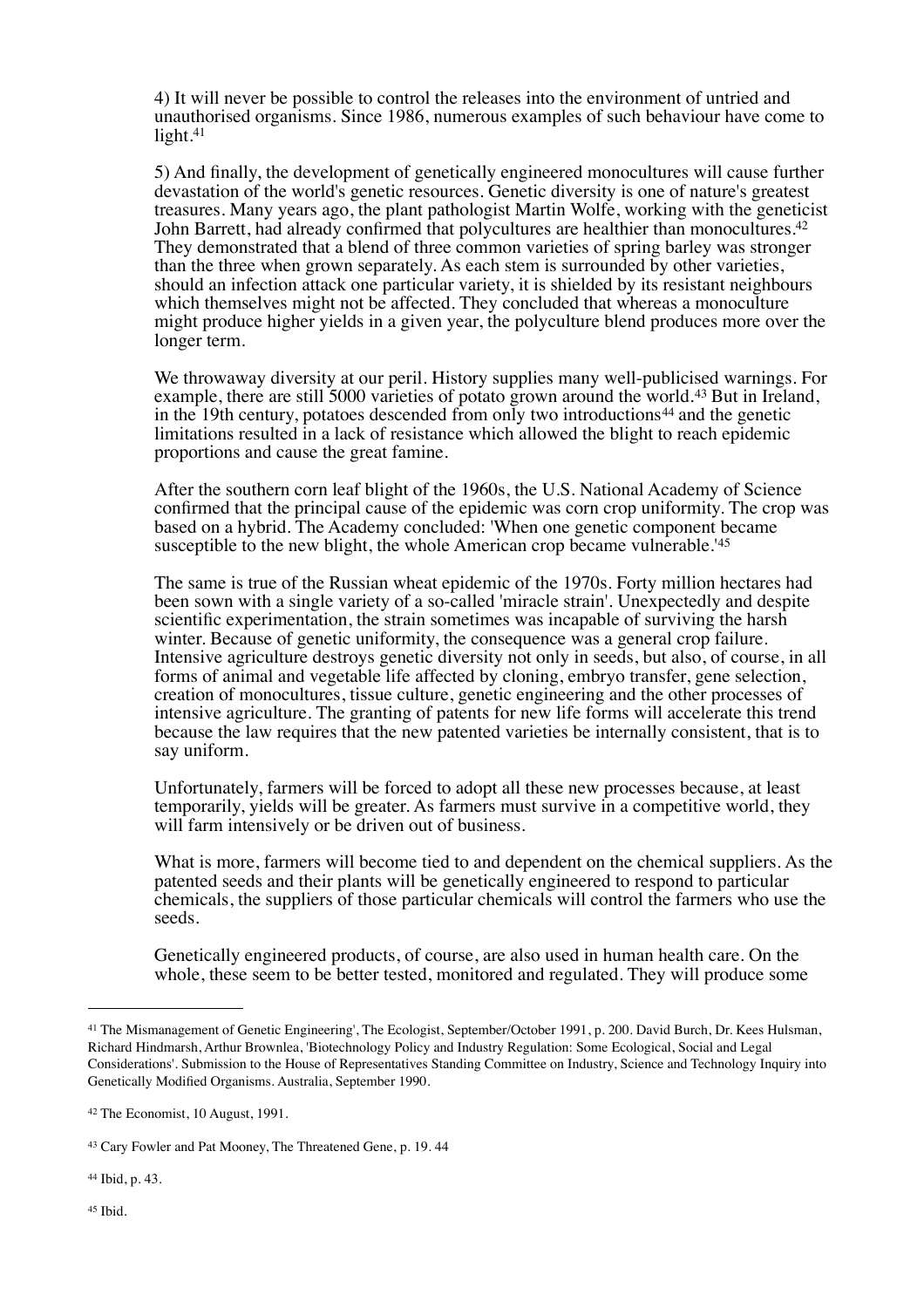dramatic and valuable results. But the main difference to agricultural products is that they have been directed at combatting disease rather than attempting to alter the character of a species.

So far, producing human clones or hybrids with other animals or humans genetically engineered to provide particular skills or attributes remains part of science fiction. But we are approaching the day when knowledge available to us will make it possible to do the most extraordinary things. Shortly we will have established a complete human gene-map which will allow us to alter profoundly the genetic heritage of man.

So biotechnology and genetic engineering are forcing us to face enormous moral and practical problems.

The practical questions include: can we understand the longer-term effects, direct and indirect, of these wholly new and partially explored products? Can we obtain their benefits without terrible consequences? Do we really believe that new regulations will be sufficient to stop uncontrolled releases into the biosphere of these new forms of life? How can we avoid new forms of life, such as genetically engineered microbes, causing unlimited damage? Their very 'newness' means that existing life on earth, both animal and vegetable, has never been exposed to them and therefore has no immunity to protect against them. Do we understand that by creating instantaneous, unexplored new forms of life we have thrown away the vital protection of being able to learn by our own mistakes?

With thousands of researchers experimenting throughout the world and using their imagination to create instantaneous new life forms unknown to nature and therefore untested by the trials and errors of millions of years of natural evolution, is it possible to avoid mistakes and accidents which could have unimaginable consequences? We should always remember that there are no reliable shortcuts for testing new drugs. As we have seen their effects can become apparent years later.

But there are deeper questions. Man is very clever but is his wisdom commensurate with his cleverness? Has man the moral right to create new microbes, new animals, new life forms? Are we wise to transform the course of evolution artificially and to do so at unimaginable speed? Do we realise that much of the change is irreversible? Can we convert animals and fields and forests and all things living into unnatural high-performing machines whose only purpose is to serve human beings? Is changing fundamental genetic information in living things, which will remain part of their inherited characteristics, the ultimate form of pollution?

Has the hubris of mankind become dangerously inflamed?

Have we arrogated to ourselves the role of God's representatives on earth and as such come to believe that nature is there for our exclusive use? Have we concluded that we have been granted the exclusive right to use animals and water and soil and air as we wish - and to change them at our whim and to create any kind of new life that our cleverness invents? Has man assumed the role of God or, in the eyes of the less formally religious, has he usurped the role of nature?

I will return to easier questions - what should be done with the Common Agricultural Policy or C.A.P. and with the current G.A.T.T. negotiations as they affect agriculture?

The C.A.P. is flawed because through its support policy, it is designed to encourage maximum as opposed to optimum production. As all production is bought at supported prices, the C.A.P. provides a guaranteed market at guaranteed prices whatever the level of production. So quantity of production becomes all-important and this encourages every form of intensification of agriculture. Such a policy, in the short term, produces surpluses, the famous lakes and mountains, the storage and disposal of which, including export subsidies, account for about half of Europe's agricultural budget. What is more, when these heavily subsidised and discounted surpluses are dumped on other nations, their farmers are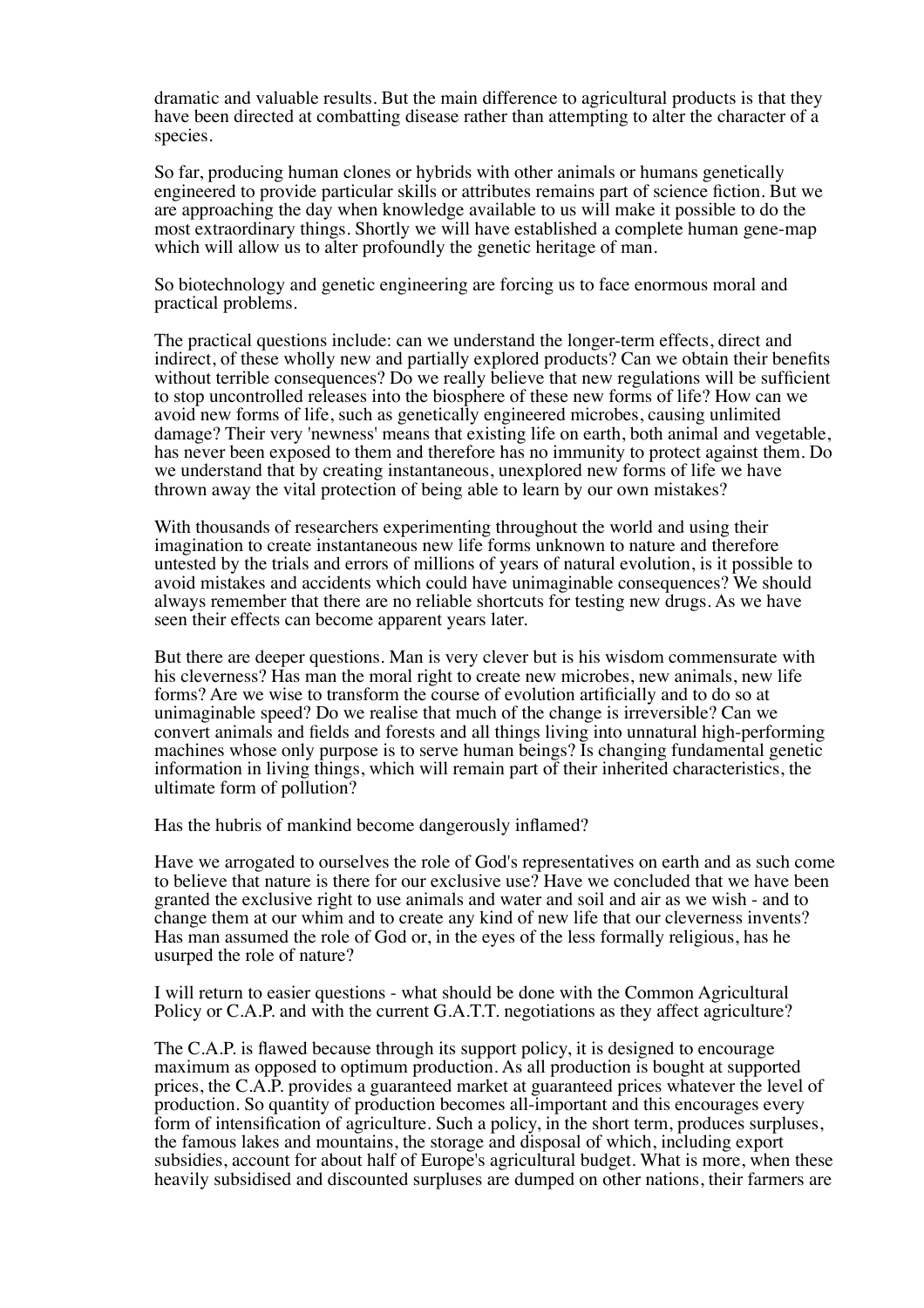unable to compete so there is terrible damage to the rural population and social structures of nations used as dumping grounds.

At this particular moment the surpluses could be useful to help the Republics that formed the Soviet Union move from a socialist structure to private property. But that will be transitory. These nations, prior to communism, were exporters of food.

The C.A.P. must be reformed. A fundamental shift of objectives is required. The C.A.P. should aim at bringing production into balance with demand by moving away from intensive methods and encouraging extensive farming. This would reduce surpluses, maintain a stable rural population, encourage family farmers and reverse some of the damage done by intensive methods. Also it would ensure that healthy food is available to consumers.

Over half the C.A.P. agricultural budget would be economised by eliminating surpluses and this could be redirected to facilitating the move from intensive to extensive methods. We should not seek to reduce the overall budget. It only represents 0.7% of the E.E.C.'s G.D.P. and is needed to achieve the proper objectives of the C.A.P.

The current G .A. T. T. negotiations are very dangerous as they propose prohibiting nations from limiting the volume of imported agricultural products. In other words, they seek to create what they call a free and competitive world market in agriculture.

It sounds excellent but none the less let us consider it further.

Competition is a form of controlled warfare. In the case of agriculture, on the one side you have farming based on industrialised monocultures, intensive methods, direct and indirect subsidies and an agricultural community which has already been reduced to the needs of intensive farming. On the other side, you have traditional agriculture. In such a contest, communities in which small or medium-sized farms still predominate would be washed away as if by a catastrophic flood; whole populations would be uprooted and swept into urban slums. Those who remained to try and compete against industrialised and subsidised agricultural imports, by necessity would be pressed into adopting the short-term solutions of intensive methods.

What is more, the industrialised countries want to stack the cards even further in their own favour. Not only do they wish to obtain patents on new life forms but also they want to set the standards of safety and quality which all nations would have to accept. According to current proposals, this would be achieved by vesting the exclusive right to define world standards in the Codex Alimentarius, a Committee of the Food and Agricultural Organisation. The membership of this supranational commission, as well as of its subsidiary working parties, consists of numerous bureaucrats, representatives of the agrochemical and food industries along with their contracted scientific advisers. It must be remembered that these scientists are advocates not judges. The Codex Committee is severely biased in favour of intensive farming and its industrial and pharmaceutical suppliers.

Professor Philip James, Director of the Rowett Research Institute and a member of the World Health Organisation's Director General's advisory committee, is quoted as saying: 'Codex is dominated by the Food Industry.'[46](#page-11-0) And drawing on all my past experience, I can assure you that Professor James is right. The Codex Alimentarius suffers from a welldocumented disease - agency capture - whereby the regulators are under the influence of the regulated.

The G.A.T.T. proposals for agriculture, if adopted, would do enormous harm. Take Vietnam as an example of the many countries making the first faltering steps towards rejoining the free world. It has a population of 67 million of which 78% live on farms. Driving them from fields into urban slums would create deeper and longer-lasting

<span id="page-11-0"></span><sup>46</sup> Scotland on Sunday, 4 August, 1991, p. 26.